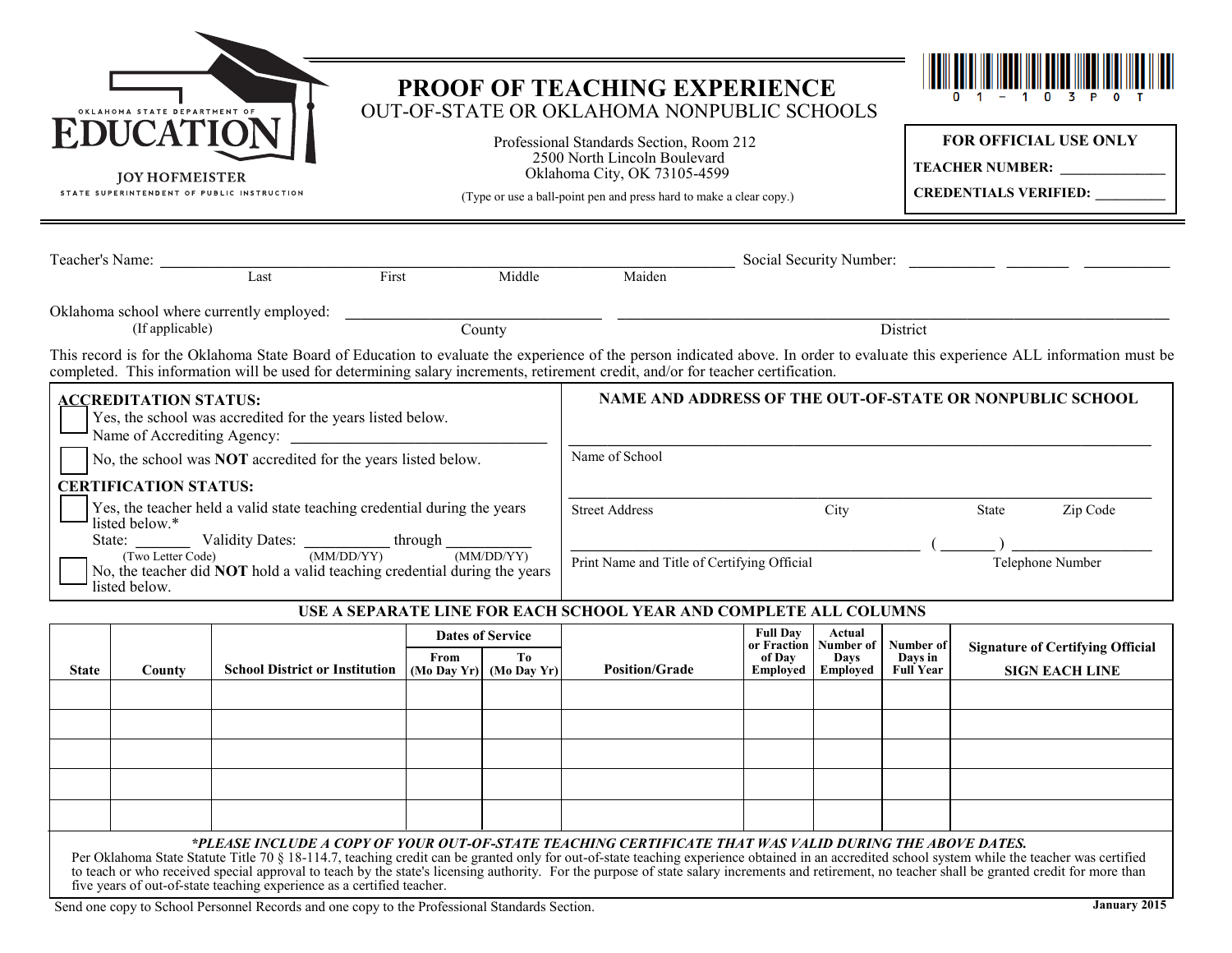## Instructions for Completion of Oklahoma Proof of Teaching Experience Form

Teacher to complete top portion only:

Teacher's Name Social Security Number Oklahoma school where currently employed (if applicable)

## Remainder of the form is to be completed by the district/private school/university staff:

Accreditation Status – If school is accredited, please include the name of the Accrediting Agency (ie: State Department of Education, North Central Association of Colleges and Schools, Christian Schools International, etc.).

Certification Status – If teacher was certified during dates of employment, please provide certificate information here. A copy of the certificate is also required for verification.

Name and Address of the Out-of-State or Nonpublic School – Please complete all information including the name/title/contact information for the individual certifying the accuracy of employment data.

Service Records – Use a separate line for each school year reported (all columns must be completed).

State – State where school is located

County – County where school is located

District Name or Institution – Employing District/School/University

Dates of Service - Contract Dates/Start-End Dates by school year

Position/Grade – Grade if applicable

Full Day or Fraction of Day Employed – Can be reported as Full-time, 1.0 or 100%; Other examples

would be Half-time, .50, 50% or .25, 25%

Actual Number of Days Employed - Days worked/on contract per school year

Number of Days in Full Year – Days in full contract for position held (example 180 days for teachers/ 200 days for principal)

Certifying Official Signature – Request will not be processed if signature is missing

## Submit completed form, along with copy of valid certificate for school year(s) being verified, to:

Mail: Oklahoma State Department of Education **Attn: Professional Standards** 2500 N. Lincoln Blvd., Room 212 Oklahoma City, OK 73105